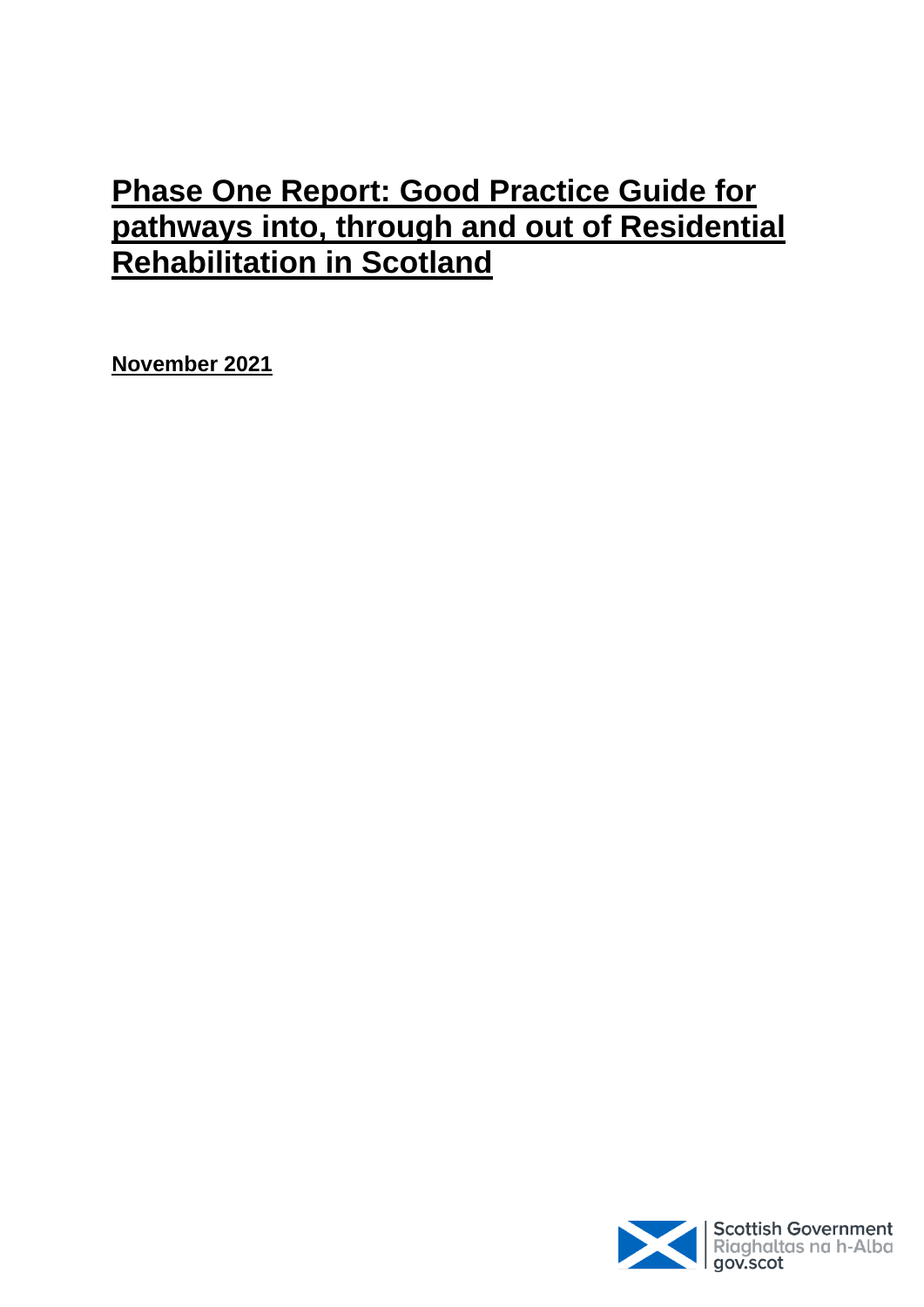## **Contents**

| 2. Phase One: Developing understanding of emerging good practice 3             |  |
|--------------------------------------------------------------------------------|--|
|                                                                                |  |
|                                                                                |  |
|                                                                                |  |
| 3.3. Examples of people who may be best suited to residential rehabilitation:5 |  |
|                                                                                |  |
|                                                                                |  |
|                                                                                |  |
|                                                                                |  |
|                                                                                |  |
|                                                                                |  |
|                                                                                |  |
| 7.1. Edinburgh/MELDAP/West Lothian ADPs (NHS Lothian)14                        |  |
|                                                                                |  |
|                                                                                |  |

## <span id="page-1-0"></span>**1. Policy context**

Improving access to residential rehabilitation as a treatment option is a key part of the National Mission to save and improve lives. The Government is clear that residential rehabilitation should be part of the full range of drug prevention and treatment services available to people in all local authority areas. This is in line with the recommendations of the Residential Rehabilitation Working Group (December 2020)<sup>1</sup>. Of the total £250 million investment, £100 million is to be spent on residential rehabilitation over the next five years.

There are three strands to our national approach to achieving these improvements in treatment options and recovery pathways:

- 1. Investing in a significant increase in the capacity of residential rehabilitation services;
- 2. Improving pathways into and from rehabilitation services, in particular for those with multiple complex needs;
- 3. Developing a standardised approach to commissioning residential rehabilitation services.

The Pathways programme specifically addresses the following recommendations from the Residential Rehabilitation Working Group:

**<sup>.</sup>** <sup>1</sup> Residential Rehabilitation Working Group (2020) *[Recommendations on drug and alcohol residential](https://www.gov.scot/publications/residential-rehabilitation-working-group-preliminary-recommendations-drug-alcohol-residential-treatment-services/pages/2/)  treatment services* [\(Scottish Government\)](https://www.gov.scot/publications/residential-rehabilitation-working-group-preliminary-recommendations-drug-alcohol-residential-treatment-services/pages/2/)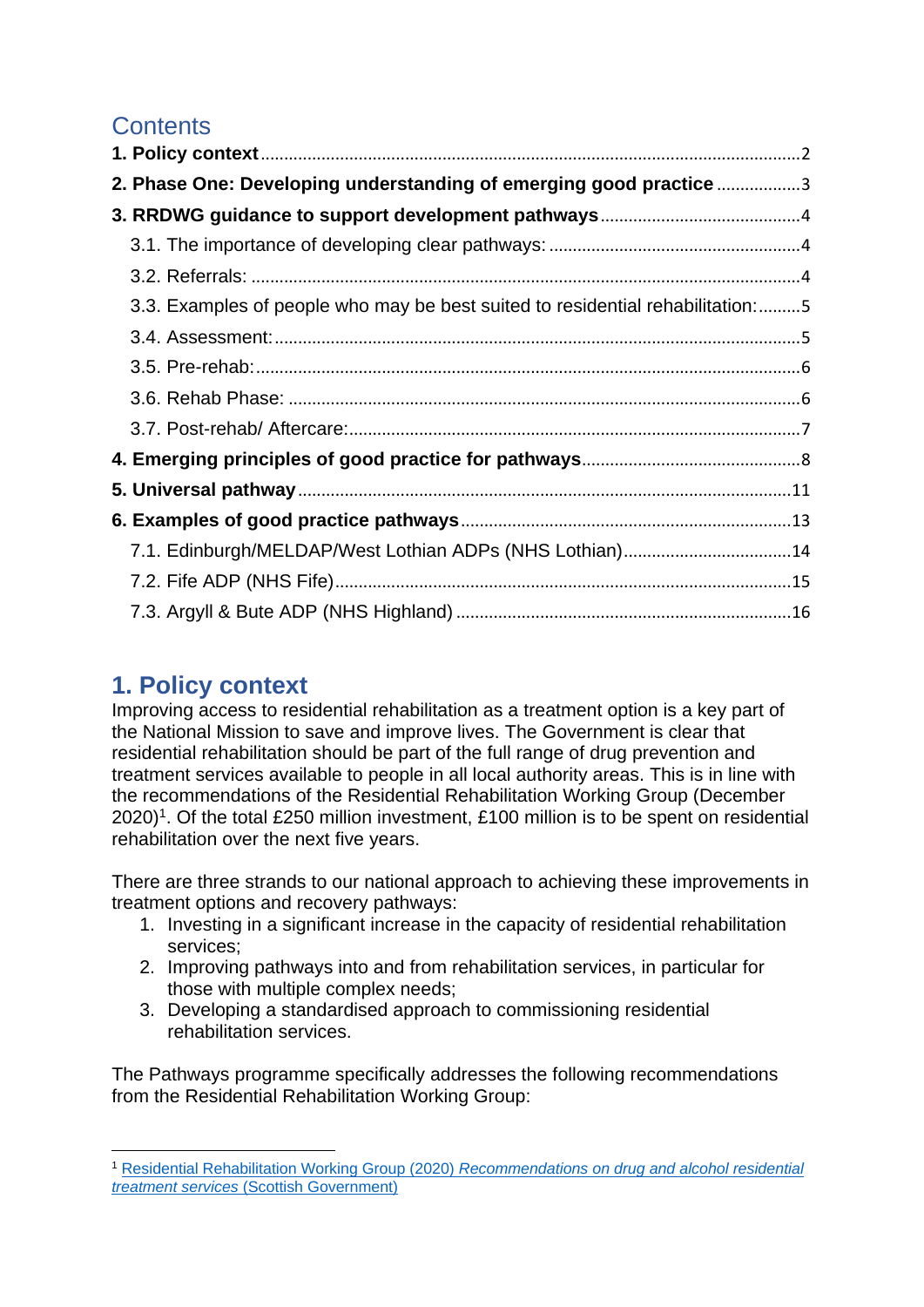- **Access**: There should be access to residential treatment on an equitable basis across Scotland.
- **Pathways**: Referral pathways should be clear, consistent and easy to navigate
- **Standardisation**: A standardised approach to support good practice should be developed

More information on the Pathways programme can be found in the SG [Bridging](https://www.gov.scot/ISBN/9781802016215/documents/)  [Narrative,](https://www.gov.scot/ISBN/9781802016215/documents/) which was published alongside this guidance.

## <span id="page-2-0"></span>**2. Phase One: Developing understanding of emerging good practice**

In order to better understand the pathways to and from residential rehabilitation (RR) in Scotland and the interventions delivered during RR, the Scottish Government, supported by the Residential Rehabilitation Development Working Group (RRDWG), committed to undertake a programme of research. A survey was designed and sent out to Alcohol and Drug Partnerships (ADPs) to better understand their current funding pathways and how they support individuals seeking residential rehabilitation to enter into a suitable rehab programme. Residential Rehabilitation Providers were surveyed separately. These added to earlier work in 2020 with ADPs, providers, and those with lived experience. From these reference groups, calls emerged for simpler funding, more choice and opportunity, earlier interventions, more joined-up services and a better understanding of non-linear journeys.

Reports detailing the analysis from [the ADP and providers surveys](https://www.gov.scot/ISBN/9781802016215/documents/) have been published alongside this guidance. The results of the surveys have helped to inform the development of guidance on good practice pathways. A third component of this suite of work – consultation with individuals with lived/living experience of undergoing placements in residential rehabilitation – will be undertaken during phase two, as part of the aim to provide opportunities for people with lived experience, communities and partners to engage in the planning and design of pathways. .

A stakeholder engagement event was organised for ADPs and providers in June 2021. Participants worked to develop journeys to, through and from rehab for various user personas. The identification of key considerations and barriers aimed to establish a shared understanding between providers and ADPs of the challenges faced by service users at different stages in the process. This helped to foster discussion and encourage learning on complex and specific needs. These reflections aided in the development of guidance on good practice pathways and in breaking down barriers to people getting the help they need, in terms of being referred to both residential rehab and to other health and social care services.

As the RRDWG and Scottish Government research has already identified, there are many barriers for individuals who seek residential treatment for drug and alcohol problems in Scotland. In some areas there has been effectively no access and in others, access has been limited. Although the research has identified many challenges, it has also highlighted examples of good practice which can be transferred across Scotland. Through the pathways programme, and through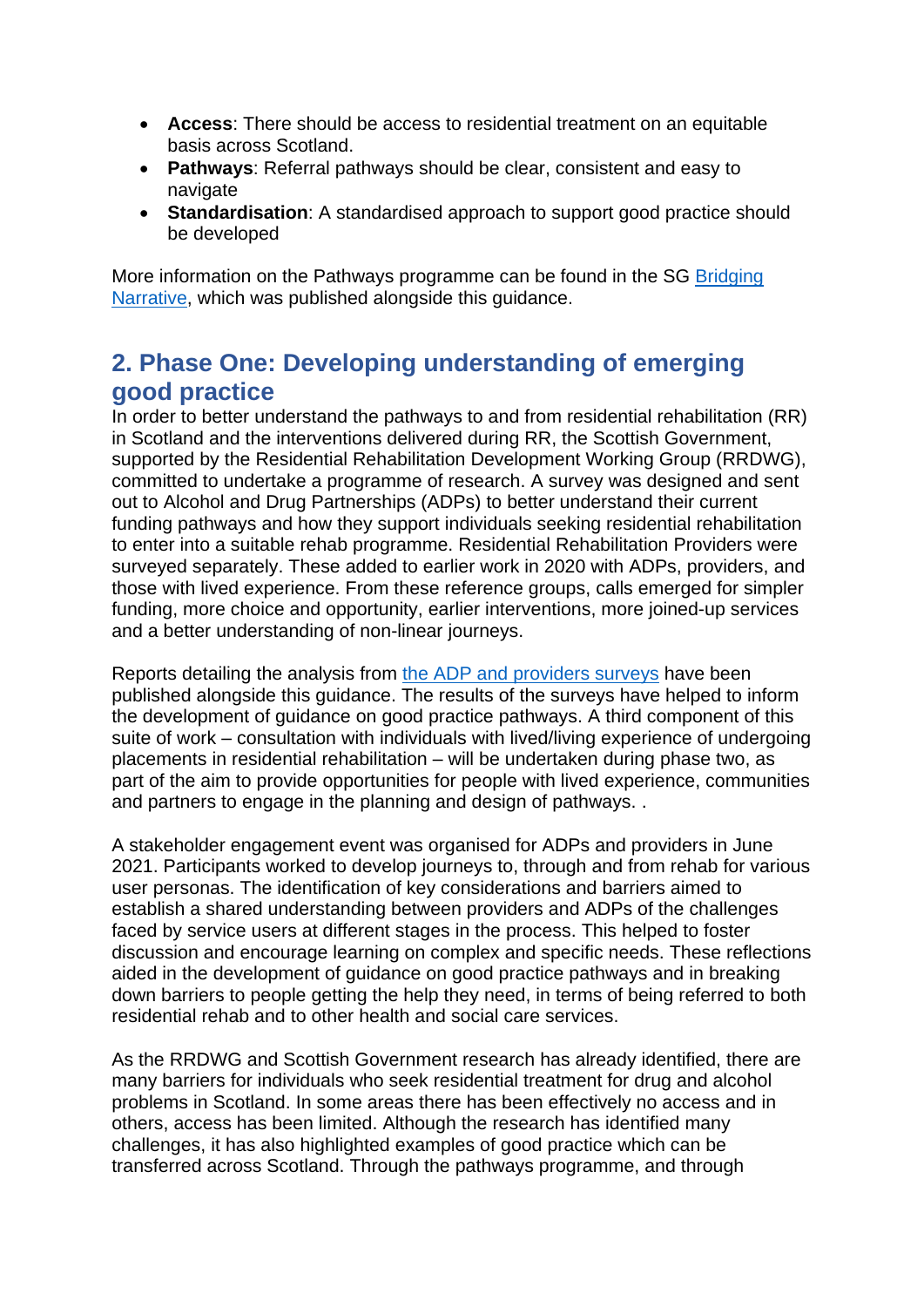ongoing work to standardise the approach to commissioning, it is our aim that the good practice we have identified will become embedded as standard practice.

### <span id="page-3-0"></span>**3. RRDWG guidance to support development pathways**

#### <span id="page-3-1"></span>3.1. The importance of developing clear pathways:

For those individuals opting for residential treatment in time-limited programmes of intensive recovery support it is important that pathways to, and entry criteria for, accessing such programmes should be as clear as possible to staff and drug service users.<sup>2</sup> The types of services available and how to access them should be published clearly on ADP and other relevant websites. Training for keyworkers and members of local service user forums should be considered. Pathways should be documented in strategy and operational documents and there should clarity around referral criteria, assessment procedures and options.

#### <span id="page-3-2"></span>3.2. Referrals:

**.** 

Residential rehabilitation should be seen as a critical element in integrated care pathways<sup>3</sup> sitting within a balanced local treatment system (ROSC), even when referral is being made to out-of-area residential services. Out-of-area referrals may be needed for certain client groups who would benefit from removal from their local context, to move away from danger or other blocks to recovery<sup>4</sup>. Local access is preferable where suitable services exist, but regional approaches should be encouraged in order to maximise the use of existing services, particularly for clients with specific needs.

Some professionals may express concerns around safety or have the perception that there is a lack of evidence for residential rehabilitation. Such concerns should be explored and addressed. It may be necessary to seek further opinion and advocacy where there is disagreement. Research is ongoing to increase the evidence base for residential treatment in Scotland; a Monitoring, Evaluation and Research Advisory Group (MERAG) has recently been convened to develop an understanding of the client groups that benefit from rehab.

Offering service users choice is key to empowering them to be involved in their care plan and residential rehabilitation should be discussed regularly as a treatment option. Residential interventions can be considered at treatment entry, during reviews and at treatment exit. In order to ensure residential treatment remains an option, keyworkers and clients should discuss this during reviews of the care plan, ideally every three months.<sup>5</sup>

<sup>2</sup> Dept. Health & Social Care (2017) *[Drug misuse and dependence: UK guidelines on clinical](https://www.gov.uk/government/publications/drug-misuse-and-dependence-uk-guidelines-on-clinical-management)  [management](https://www.gov.uk/government/publications/drug-misuse-and-dependence-uk-guidelines-on-clinical-management)*

<sup>3</sup> National Treatment Agency. (2006). *[Models of residential rehabilitation for drug and alcohol](https://www.emcdda.europa.eu/attachements.cfm/att_101801_EN_7.%20UK07_residential_rehab.pdf)  [misusers](https://www.emcdda.europa.eu/attachements.cfm/att_101801_EN_7.%20UK07_residential_rehab.pdf)*

<sup>4</sup> Welsh Assembly Government. (2004). *[Service Framework for Residential Rehabilitation](https://cavuhb.nhs.wales/files/area-planning-board-apb/substance-misuse-treatment-framework-for-wales-pdf/)*. (p.4)

<sup>5</sup> Dept. Health & Social Care. (2017). *[Drug misuse and dependence: UK guidelines on clinical](https://www.gov.uk/government/publications/drug-misuse-and-dependence-uk-guidelines-on-clinical-management)  [management](https://www.gov.uk/government/publications/drug-misuse-and-dependence-uk-guidelines-on-clinical-management)*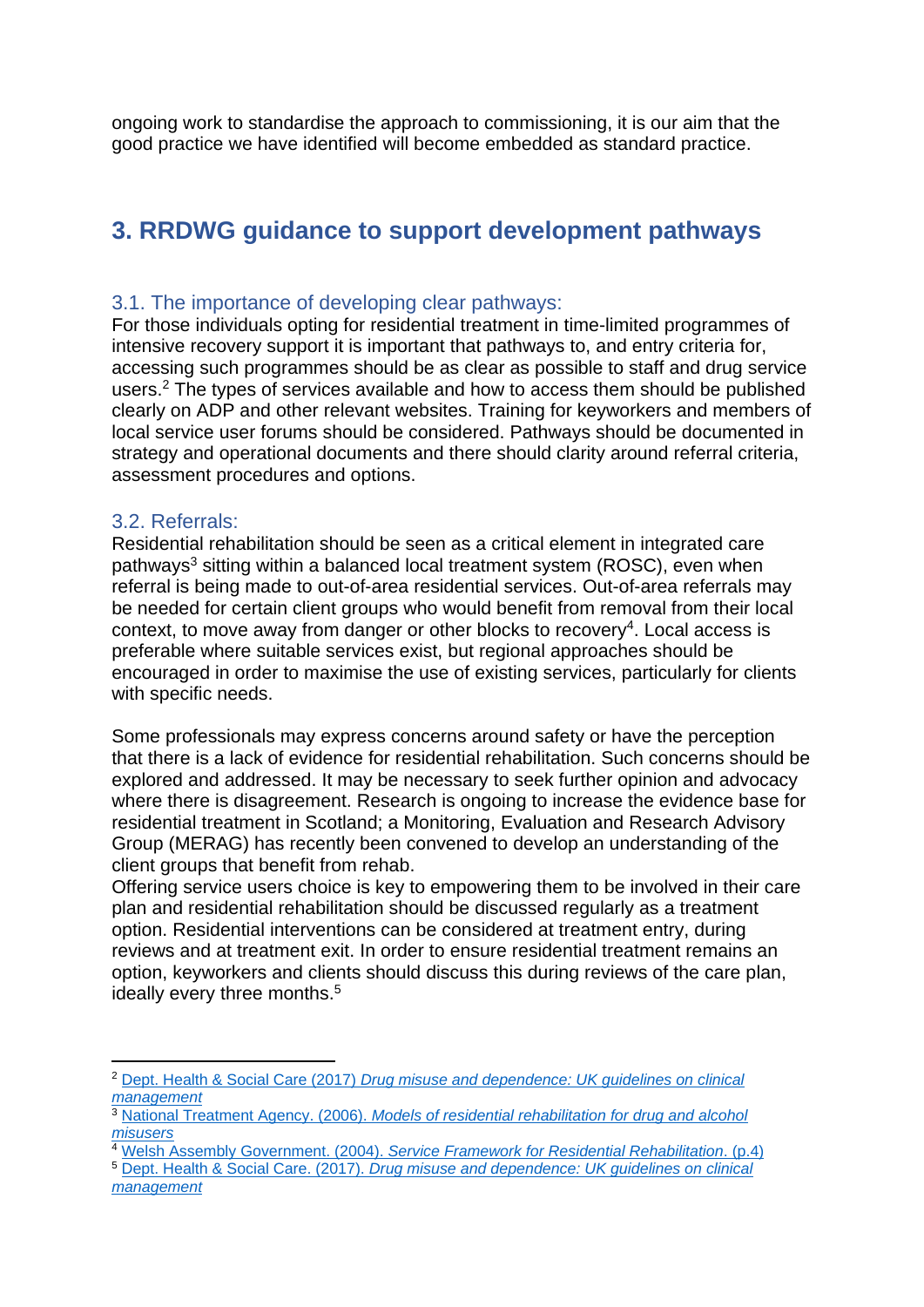#### <span id="page-4-0"></span>3.3. Examples of people who may be best suited to residential rehabilitation:

Existing guidance and research suggest that residential rehabilitation should be available to:

- Those with the most complex needs;
- Those who have not previously benefited from previous community-based psychosocial treatment;
- Those seeking abstinence and who have significant comorbid physical, mental health or social (e.g., housing) problems<sup>6</sup>;
- Those with low drug problem severity, but high-risk factors paired with low recovery capital<sup>7</sup>.

There are some people who desire to go directly into residential treatment, and some may benefit from doing so. Such decisions will need to rely on best judgement.<sup>5</sup>

#### <span id="page-4-1"></span>3.4. Assessment:

Assessment is based on need and is carried out by providers or by referring agencies - these include a wide range of statutory and third-sector organisations.<sup>8</sup> Detailed information on assessment can be found in the 2017 publication, *Drug misuse and dependence: UK guidelines on clinical management.* <sup>9</sup> Each potential service user referred to a residential rehabilitation service must have a robust assessment and risk management plan carried out, which will establish individual needs.

Assessment procedures should be designed to be thorough and ensure that both the needs of the individual and safety and integrity of the service are taken into consideration. The most common reasons that individuals are assessed as unsuitable for rehab are mental health issues; particularly complex or severe and enduring needs. <sup>8</sup> Where there is no provision for specialist residential services, it is important that efforts are made to support these individuals in accessing other services, which may aid in a future assessment of suitability for residential treatment. Decisions should be made on clear eligibility criteria with a risk management plan in place.

The Assessment and risk management plans should include:

- Information on substance use history including any previous treatment interventions
- Current substance use status and results from recent toxicology
- Medical background including physical and mental health issues
- Social background including parenting/responsibilities, relationship, peer/social networks and family history
- Offending behaviour history including link to substance use
- Exploration and identification of strengths
- Education and employment

**.** 

• Continuity needs for ongoing treatment / aftercare

<sup>6</sup> [National Institute for Health and Care Excellence \(NICE\).](https://www.nice.org.uk/guidance/cg51/chapter/1-Guidance#residential-prison-and-inpatient-care) (2007). *Drug misuse in over 16s: [psychosocial interventions. \(](https://www.nice.org.uk/guidance/cg51/chapter/1-Guidance#residential-prison-and-inpatient-care)*p.27)

<sup>7</sup> White, W.L., & Cloud, W. (2008). *[Recovery Capital: A Primer for Addictions Professionals](http://williamwhitepapers.com/pr/2008RecoveryCapitalPrimer.pdf)*

<sup>8</sup> [Scottish Government. \(2021\). Results from the Residential Rehabilitation Providers Survey.](https://www.gov.scot/ISBN/9781802016215/documents/)

<sup>9</sup> Dept. Health & Social Care. (2017). *[Drug misuse and dependence: UK guidelines on clinical](https://www.gov.uk/government/publications/drug-misuse-and-dependence-uk-guidelines-on-clinical-management)  [management.](https://www.gov.uk/government/publications/drug-misuse-and-dependence-uk-guidelines-on-clinical-management)* (Chapter 2)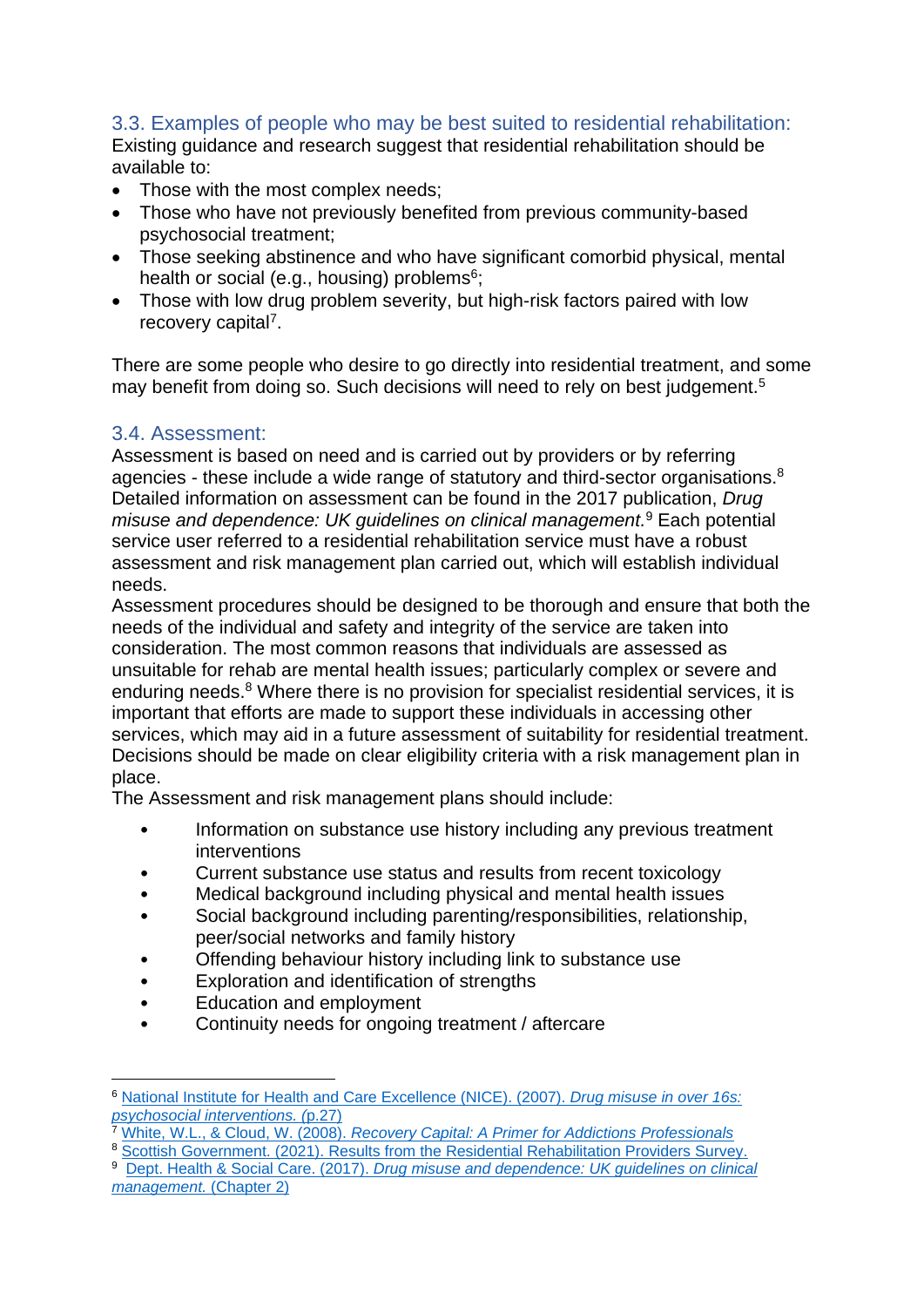- Motivation and readiness to engage in a residential rehabilitation programme
- Informed Consent to engage and share information with relevant partners e.g. GP, Care Manager, Commissioner
- Detoxification needs

### <span id="page-5-0"></span>3.5. Pre-rehab:

Aside from the assessment, there should be clear arrangements to prepare people for treatment where a clear overview is given of the elements of residential rehabilitation. There should be an introduction to the treatment setting through a visit and the service user should have a comprehensive understanding of what will be expected of them once in treatment. It may be helpful to offer an opportunity to speak to current or former residents. This could take the form of structured group work preparation, which can be delivered during assessment while individuals await admission. Activities should aim to encourage the individual to develop commitment and motivation towards the programme, including through goal and expectation setting.<sup>10</sup>

Stabilisation of drug use in community treatment settings or prior detoxification may be required prior to entry to residential rehabilitation. Particular care is to ensure that treatments are available for the management of withdrawal if required, for example, alcohol and opiates. Care is required on discharge from these settings, because of overdose risks.<sup>10</sup> Higher risk detoxification (e.g. for alcohol, benzodiazepines and gamma-hydroxybutyrate) needs careful assessment and may best be conducted in an inpatient detoxification unit. Commissioners and clinicians may want to develop risk-managed detoxification pathways for those using illicit benzodiazepines. In the instance that a rehab service is not able to provide detoxification, ADPs should work to facilitate relationships with outpatient and inpatient detoxification services to enable smoother transitions for service users. Where possible this should involve a direct transfer from detoxification to rehab, in order to minimise the risk of relapse while awaiting admission to a residential facility. An assessment of detoxification provision will help to identify any local gaps, such as those reported in the providers survey<sup>12</sup>.

### <span id="page-5-1"></span>3.6. Rehab Phase:

**.** 

Guidance on care planning can be found in *Drug misuse and dependence: UK guidelines on clinical management* (2.2.4.2). <sup>11</sup> Each care plan should include a review to plan aftercare as a resident comes towards the end of treatment. For out of area rehabilitation episodes, on discharge a referral into a support service in the area the client is moving to should be made, with an appointment given as quickly as possible and at least within the same week as discharge takes place. Signposting into local recovery activities/meetings can then be made immediately. Written communication should take place with the referrer and the resident's GP within a few days of discharge. All services should have unplanned discharge policies.

<sup>10</sup> Dept. Health & Social Care. (2017). *[Drug misuse and dependence: UK guidelines on clinical](https://www.gov.uk/government/publications/drug-misuse-and-dependence-uk-guidelines-on-clinical-management)  [management](https://www.gov.uk/government/publications/drug-misuse-and-dependence-uk-guidelines-on-clinical-management)*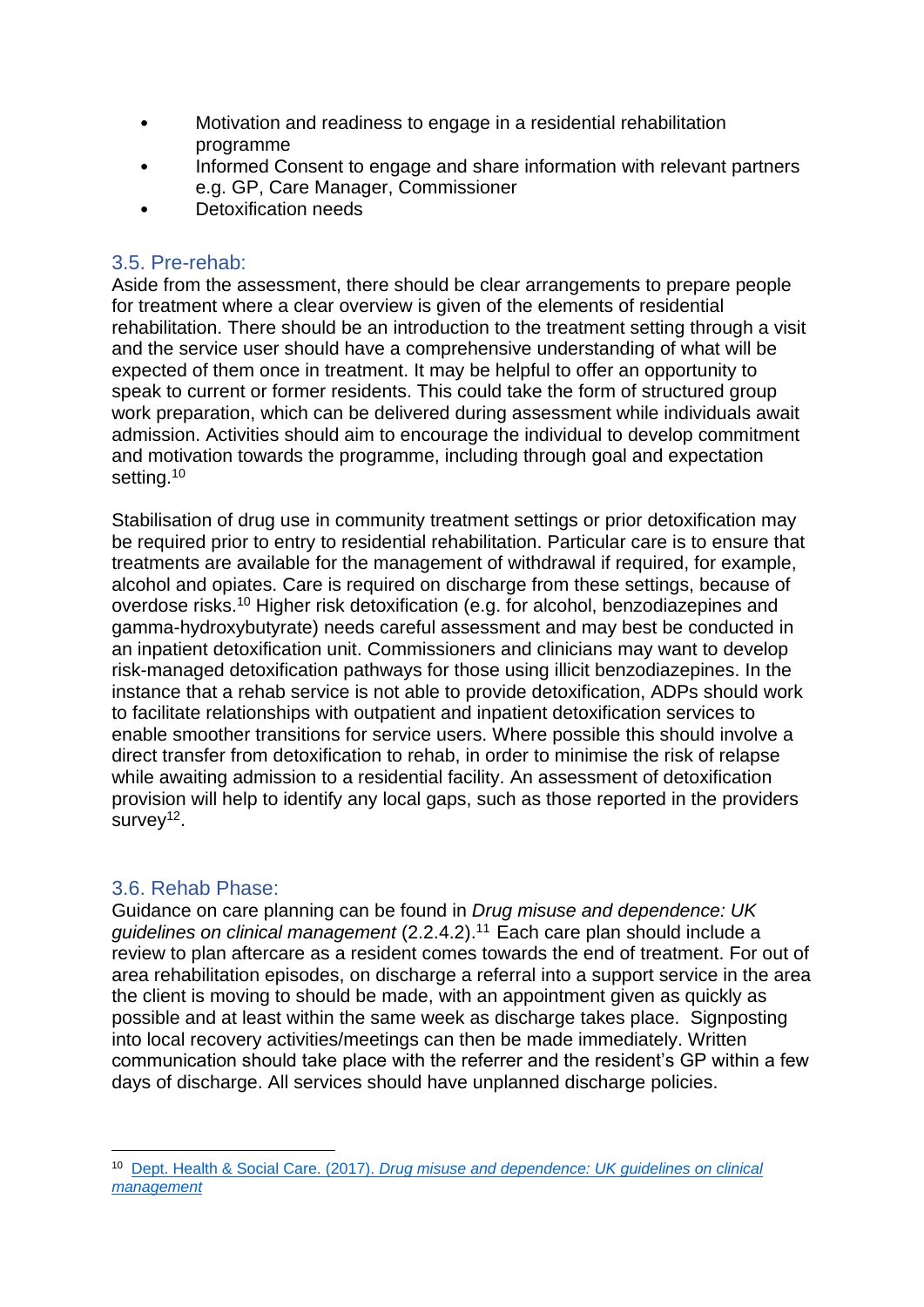Harm reduction planning is also integral to safe pathways and should be discussed as part of recovery planning from the start of a residential stay. Overdose prevention education should thus be a key part of residential treatment programmes and consideration should be given to teaching resuscitation skills. At present, three (15.8%) residential services in Scotland offer naloxone kits to all individuals attending their facility.<sup>11</sup> Given the potential for reversing opioid overdoses to save lives, training in the use of naloxone should be more widespread, particularly in first responders likely to be available to administer naloxone. There should be a supply of naloxone kits offered to opiate users after detoxification in hospital or residential care.<sup>11</sup>

Service users should be offered blood-borne virus screening either in-house or by referral. Residents with positive tests should be referred for consideration of treatment.

### <span id="page-6-0"></span>3.7. Post-rehab/ Aftercare:

Residential detoxification and rehabilitation programmes should not be seen as stand-alone interventions, but rather as components of an integrated package of care. Adequate preparation and after-care provided in community settings are key to the success of residential treatments.<sup>12</sup>

Pre-scheduled recovery check-ups should be arranged to monitor recovery, adjust recovery supports and to support rapid access back into treatment at early signs of relapse risk if appropriate. This may be facilitated by the provider or through local recovery services. Service users should be facilitated as a matter of course to link with mutual aid organisations such as Narcotics Anonymous, Cocaine Anonymous, Alcoholics Anonymous and SMART Recovery groups.<sup>12</sup>

Studies of continuing care following residential treatment suggest that the following may improve outcomes:

- At least monthly contact for the first year of recovery, with adjustments as necessary (up or down according to the client's level of functioning);
- Extended contact for years, rather than months;
- Availability of medications where necessary;
- Availability of treatment options of varying types and intensities, should the need arise. 13

Continuing care may be provided in a variety of different ways, including through specific aftercare plans, telephone-based follow up and recovery management check-ups. Recovery housing – including those based on the Oxford house model and similar models – can offer support advantages to those willing to live together in the community post-treatment.

**<sup>.</sup>** <sup>11</sup> [Scottish Government. \(2021\). Results from the Residential Rehabilitation Providers Survey.](https://www.gov.scot/ISBN/9781802016215/documents/)

<sup>12</sup> Effective Interventions Unit. (2004). *[Residential detoxification and rehabilitation services for drug](https://www.drugsandalcohol.ie/3945/1/Scottish_Exec_residential_detox.pdf)  users: A review*[. Scottish Executive. \(p.2\)](https://www.drugsandalcohol.ie/3945/1/Scottish_Exec_residential_detox.pdf)

<sup>13</sup> [European Monitoring Centre for Drugs and Drug Addiction.](https://www.emcdda.europa.eu/attachements.cfm/att_229688_EN_TDAU14005ENN.pdf) (2014). *Residential treatment for drug use in Europe, EMCDDA Papers.* [Publications Office of the European Union, \(p.14\)](https://www.emcdda.europa.eu/attachements.cfm/att_229688_EN_TDAU14005ENN.pdf)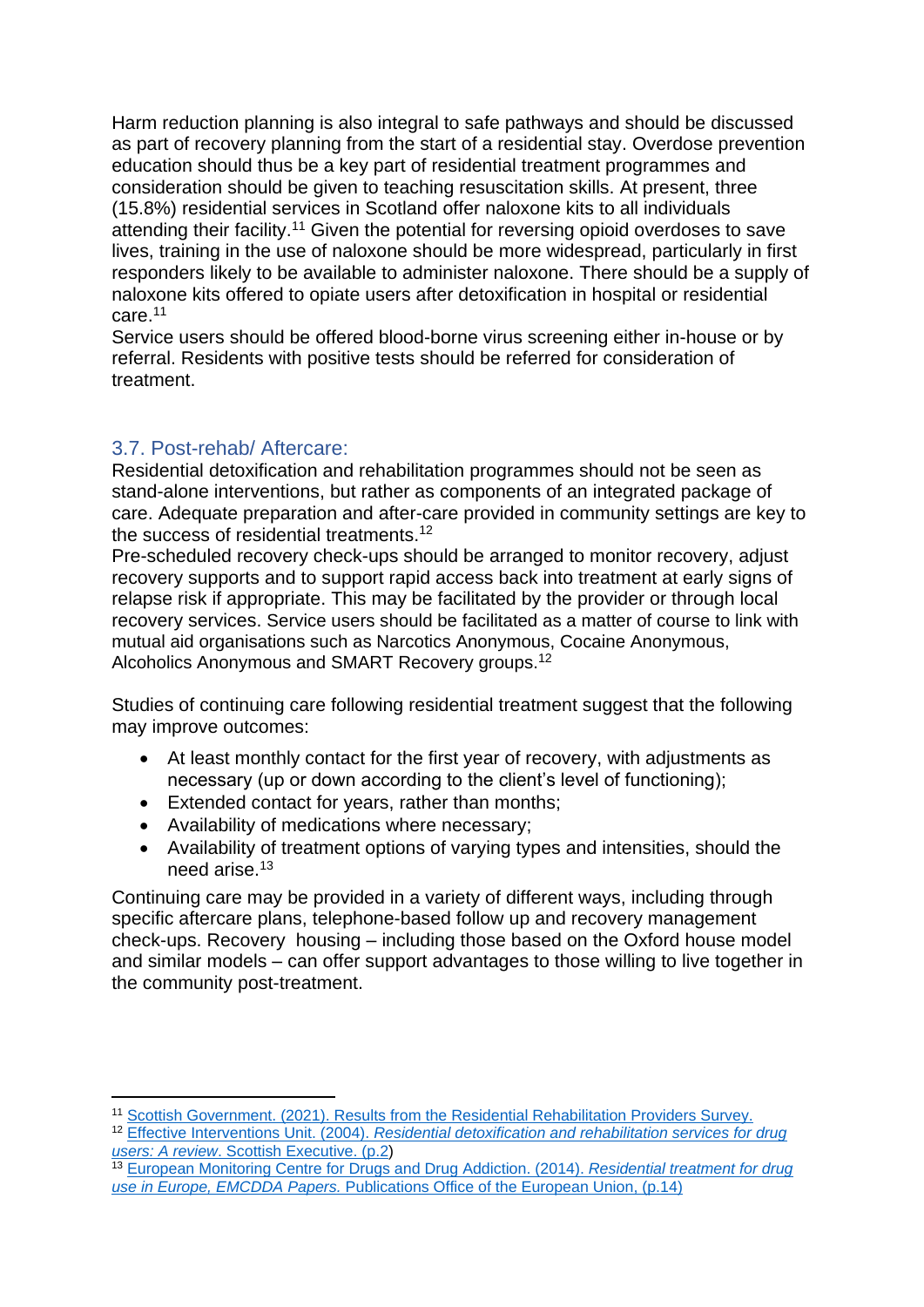## <span id="page-7-0"></span>**4. Emerging principles of good practice for pathways**

The following points have emerged as broad principles of good practice for pathways. We have particularly sought to highlight guidance which supports multiple routes to residential rehabilitation, from different settings and via multiple referrers. We envision the checklist below as a practical self-assessment tool for ADPs – working through each list should enable ADPs to reflect on the opportunities for pathway improvement within their own region and identify the support needed to facilitate this.

| <b>General Points</b>                                                                                                                                                                                                | <b>Status</b> |
|----------------------------------------------------------------------------------------------------------------------------------------------------------------------------------------------------------------------|---------------|
| Detail who is responsible for the care of the individual at every step of the<br>journey (from preparation for RR, referral to aftercare and connection with<br>home services).                                      | П             |
| Include consideration of especially vulnerable groups.                                                                                                                                                               |               |
| Include specific pathways for people from multiple different settings and<br>referrers (e.g. prison pathway, from homelessness, from community<br>treatment, from NHS detox, returning to rehab after relapse etc.). | П             |
| Seek to join detox pathways to rehab pathways and address barriers to<br>complex detoxes, ensuring appropriate experienced clinical oversight.                                                                       | П             |
| Tailor pathways to statutory, third-sector and private providers, where<br>appropriate.                                                                                                                              | П             |

| <b>Referrals</b>                                                                                                                                                                                                                                                                                                                                                                                         | <b>Status</b> |
|----------------------------------------------------------------------------------------------------------------------------------------------------------------------------------------------------------------------------------------------------------------------------------------------------------------------------------------------------------------------------------------------------------|---------------|
| Include different referral routes (e.g. health services (GPs, drug and alcohol<br>community services, NHS detox, stabilisation units, mental health settings,<br>A&E); criminal justice pathways (including prison and other criminal justice<br>settings); homelessness settings; self-referral, etc.).                                                                                                 | П             |
| Dedicated key workers are be supported and empowered to include residential<br>rehab in the "menu" of treatment options from the initial contact with services.<br>There are protocols around discussion and expectation setting about what<br>residential rehabilitation will involve, and what will be expected of the individual<br>throughout.                                                       | П             |
| Include a pathway for those not deemed clinically appropriate to either work<br>towards this or a pathway to established alternative treatment options.                                                                                                                                                                                                                                                  | $\Box$        |
| The design of pathways considers how to address commonly cited barriers to<br>accessing residential rehab, such as 'readiness', motivation and concerns about<br>distance to services or loss of connection with supportive relationships. This<br>includes work to overcome barriers encountered by those accessing Opioid<br>Substitution Therapy (OST) who wish to access residential rehabilitation. | $\Box$        |

**Assessment** Status **Status** Status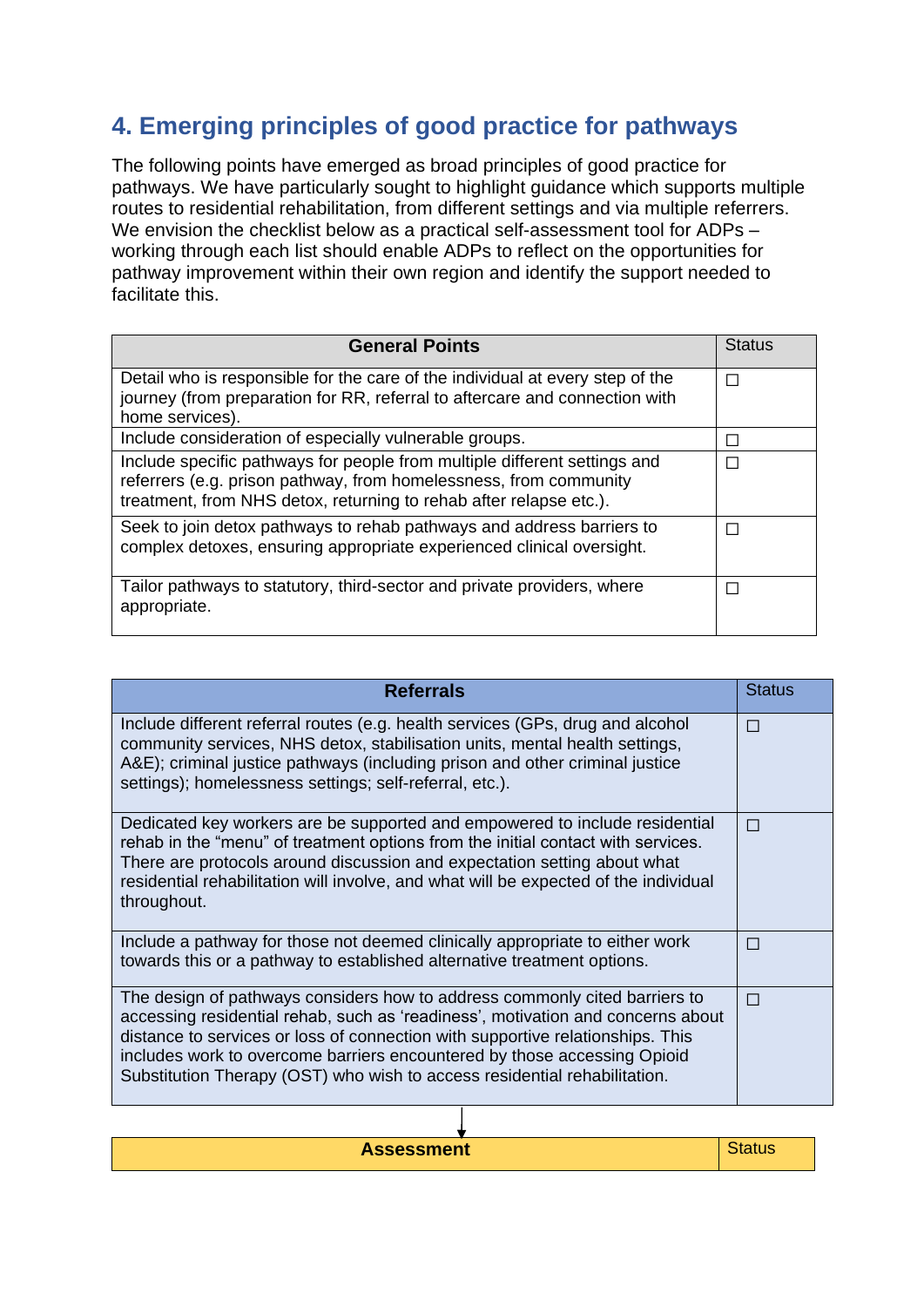| Include information on waiting times, detailing when an assessment and<br>decision should have taken place. These should also set out which individuals<br>are to be involved in the assessment process (for each different type of<br>referral pathway) and any required training/competencies for these<br>individuals. | П |
|---------------------------------------------------------------------------------------------------------------------------------------------------------------------------------------------------------------------------------------------------------------------------------------------------------------------------|---|
| Registration of all individuals assessed for rehab with ADP.                                                                                                                                                                                                                                                              | П |
| Pathways for those not currently clinically assessed as appropriate for rehab<br>to other treatment options or support; a standardised appeals process for<br>individuals who do not agree with this decision. Candour in presenting<br>reasoning to clients.                                                             | П |
| Assessment involves awareness around protected characteristics and<br>consideration of those with multiple complex needs (trauma and any other<br>medical, social and mental health problems that may impede treatment);<br>complications, risk assessment and the needs of dependent children.                           | П |
| All requesting an assessment for RR to be offered an assessment for RR.                                                                                                                                                                                                                                                   | П |
| Multi-agency assessment, joint where possible with provider and involving<br>other professionals as appropriate.                                                                                                                                                                                                          | П |
| Relationship building between providers, ADP and community services – work<br>to improve links and streamline processes to reduce repetition.                                                                                                                                                                             | П |

 $\overline{\phantom{a}}$ 

| <b>Pre-Rehab</b>                                                                                                                                                                                                                                                                                                                                                   | <b>Status</b> |
|--------------------------------------------------------------------------------------------------------------------------------------------------------------------------------------------------------------------------------------------------------------------------------------------------------------------------------------------------------------------|---------------|
| Preparatory programme for residential rehabilitation is incorporated into the<br>pathway for those accessing rehab from all pathways (e.g. prison to rehab,<br>homelessness, general referrals).                                                                                                                                                                   | П             |
| Protocols around choice of residential rehabilitation provider which empower<br>the individual. This involves discussion of the different modalities which are<br>available, and what is suitable for the individual.                                                                                                                                              | $\Box$        |
| Protocols around visits or open days (where possible) to the residential<br>rehabilitation provider in order to establish relationships (introducing people to<br>the programme community, using peers with lived experience, etc.) and give<br>insight into the facility's model and philosophy.                                                                  | П             |
| Preparation delivered by/on behalf of the provider follows the model of<br>treatment they are entering. Where possible, a regional approach (close to<br>home/rehab site) could allow rehabs to provide prep for structured support<br>using peers and staff. Clear lines of responsibility between ADP and provider<br>on who is responsible for delivering this. | П             |
| Work to identify and move towards addressing other needs (including health<br>(mental health, trauma) and practical (financial etc.). Where these needs are<br>not being met, this does not prejudice the client's opportunity to access<br>residential rehabilitation.                                                                                            | П             |
| Protocols around preparatory work with family (if appropriate). Families and<br>loved ones are supported in understanding the benefits, challenges and risks                                                                                                                                                                                                       | $\Box$        |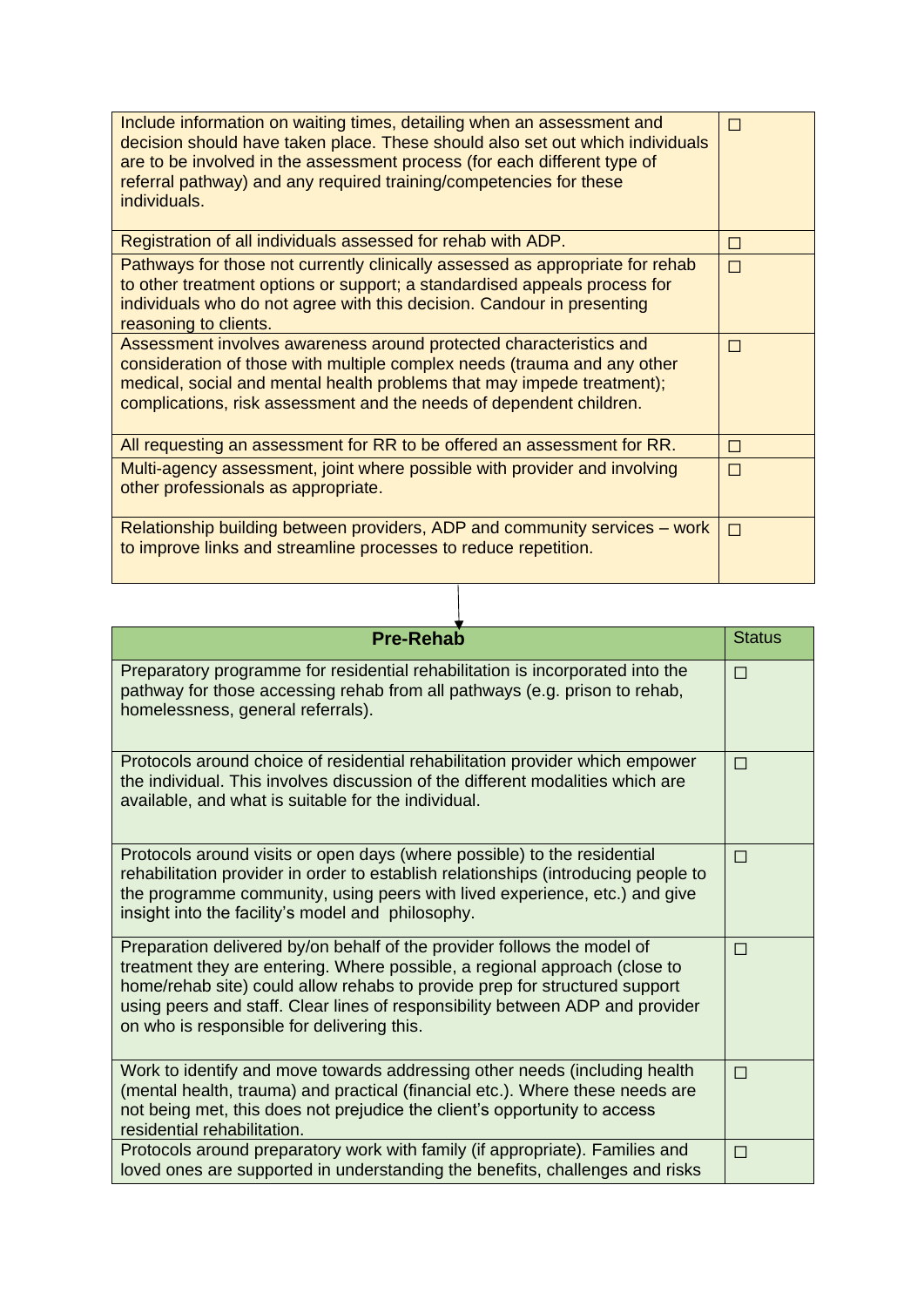| of residential rehab and support is in place for families who may struggle with a<br>loved one going to a residential facility.                              |  |
|--------------------------------------------------------------------------------------------------------------------------------------------------------------|--|
| Timely access to detox and seamless integration between detox and rehab,<br>with same-day access to rehab where detox is completed in a separate<br>service. |  |
| Identify a specific contact person who remains in touch with the individual in<br>the lead up to rehab, during rehab and post rehab.                         |  |

| <b>Rehab Phase</b>                                                                                                                                                                                                                                                                                             | <b>Status</b> |
|----------------------------------------------------------------------------------------------------------------------------------------------------------------------------------------------------------------------------------------------------------------------------------------------------------------|---------------|
| The process of co-producing a plan for exiting/post-rehab with the individual at<br>an early stage in the rehab process is built into the pathway (e.g. planning for<br>employment/volunteering/training/education and housing post-rehab/<br>aftercare started during placement to enable smooth transition). | $\Box$        |
| Standardised protocols for the contact mentioned above around how contact<br>with the individual (or facility on behalf of the individual) is maintained though<br>the placement.                                                                                                                              | П             |
| Allowing for engagement with external volunteering/employment opportunities,<br>where appropriate, for those at the later stages of their placement. There<br>should be clear agreement from the outset around whose responsibility this is $-$<br>particularly where clients travel long distances for RR.    | П             |
| Support provided to families and loved ones whilst individual is in placement<br>(e.g., family therapy, if appropriate).                                                                                                                                                                                       | П             |
| Continuity of care throughout the rehab process - referring agency attends<br>reviews; ongoing access to advocacy during placement; links to recovery<br>communities in home area.                                                                                                                             | П             |
| Guidance provided on how an individual can potentially move to a different<br>rehab should this one not be right for them.                                                                                                                                                                                     | П             |

| <b>Post-Rehab</b>                                                                | <b>Status</b> |
|----------------------------------------------------------------------------------|---------------|
| Pathways back into residential rehabilitation for those who relapse following a  | П             |
| placement.                                                                       |               |
| Standardised protocols around harm-reduction (e.g. the provision of Naloxone     | П             |
| to those appropriate; overdose prevention training etc.).                        |               |
| Need-responsive aftercare pathways for an individual, including the              | П             |
| identification of services which are available to the individual, how long these |               |
| will be available for and who is now responsible for the continued care of the   |               |
| individual.                                                                      |               |
| Assertive referral to mutual aid and Lived Experience Recovery Organisations     | П             |
| (LERO <sub>s</sub> ).                                                            |               |
| Process for monitoring of individual outcomes and how this is reported back to   | П             |
| the ADP.                                                                         |               |
| Protocols for ADP liaising with provider at end of placement to agree an         |               |
| appropriate aftercare plan.                                                      |               |
|                                                                                  |               |
| Aftercare plan with a dedicated member of staff allocated to the client.         | $\Box$        |
|                                                                                  |               |
|                                                                                  |               |

 $\downarrow$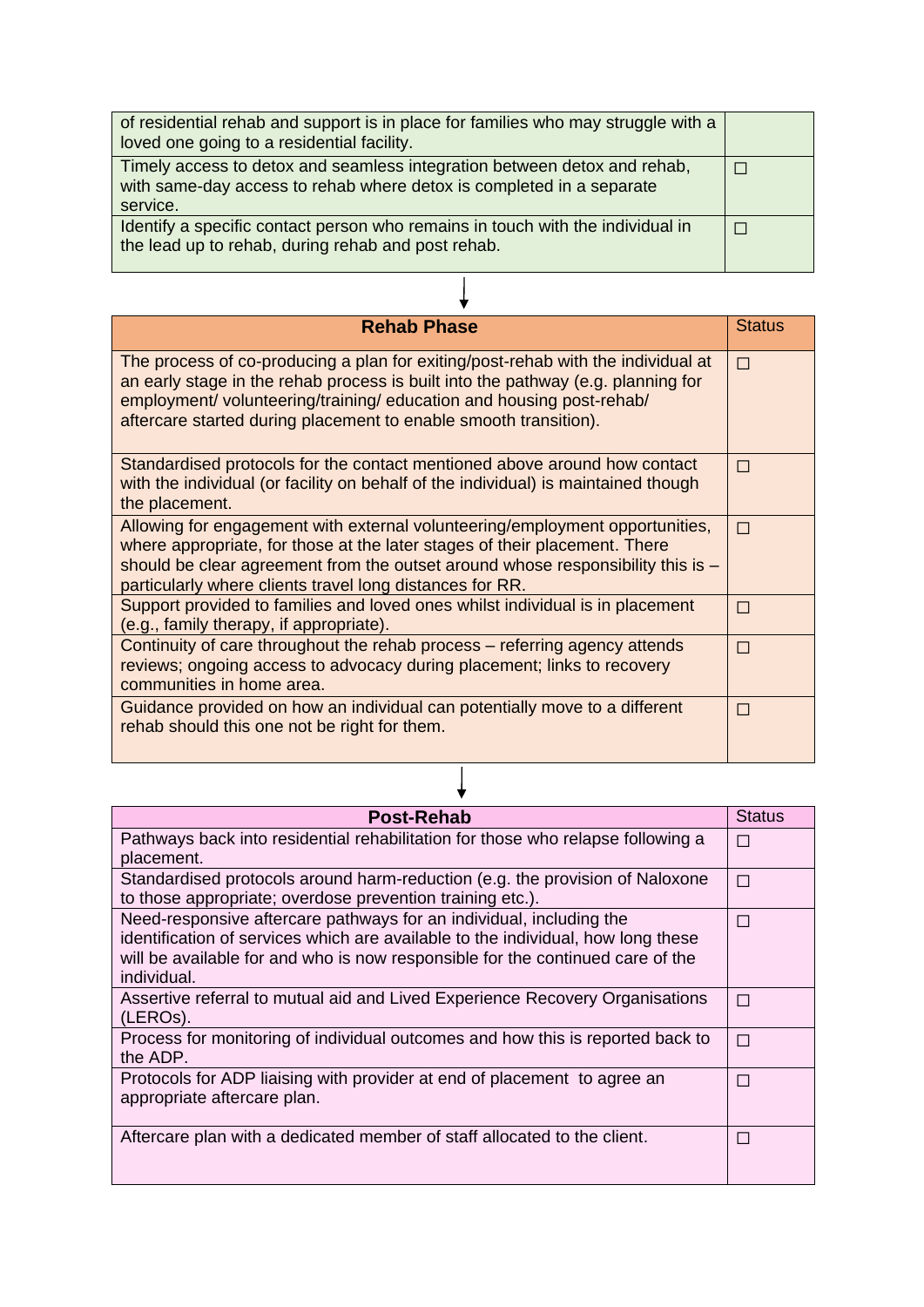| <b>Funding</b>                                                                                                                                                                                                             | <b>Status</b> |
|----------------------------------------------------------------------------------------------------------------------------------------------------------------------------------------------------------------------------|---------------|
| A standardised protocol for accessing statutory funding, the criteria for this,<br>and for how long this funding is for (including standardised funding paperwork<br>and a standardised appeals process).                  | П             |
| Should a candidate be assessed as unsuitable for statutory funding, there is<br>clear sign-posting to third sector organisations or other treatment options.                                                               | П             |
| The process of identifying funding does not impact on the individual - as far as<br>they are concerned the RR episode is free at the point of delivery (no funding<br>panel 'dragons' den').                               | П             |
| Financial assessments are conducted fully prior to a residential stay when<br>service users are required to make a contribution, in order to avoid distress to<br>service users and financial loss to other organisations. |               |
| Funding covers all care elements rather than adding 'client contributions'<br>which can often have an impact on someone's stay.                                                                                            | П             |
| Block contracting or funding to service are preferable to spot purchasing in<br>funding individual placements, in order to facilitate capacity planning among<br>providers.                                                | П             |

## <span id="page-10-0"></span>**5. Universal pathway**

Based on the emerging best practice that this report identifies and drawing from the Welsh Assembly Government's care pathway<sup>14</sup>, a template for a universal pathway has been created. Each colour corresponds to a heading in section 4, which sets out emerging principles of good practice for pathways – this seeks to enable ADPs to contextualise these wider principles within the stages of an example pathway. This template is intended to act as an aid for ADPs in the development of their own pathways, although it is not exhaustive and should be used in conjunction with the more detailed guidance set out earlier in this report.

**<sup>.</sup>** <sup>14</sup> Welsh Assembly Government. (2004). *[Service Framework for Residential Rehabilitation](https://cavuhb.nhs.wales/files/area-planning-board-apb/substance-misuse-treatment-framework-for-wales-pdf/)*. (p.7)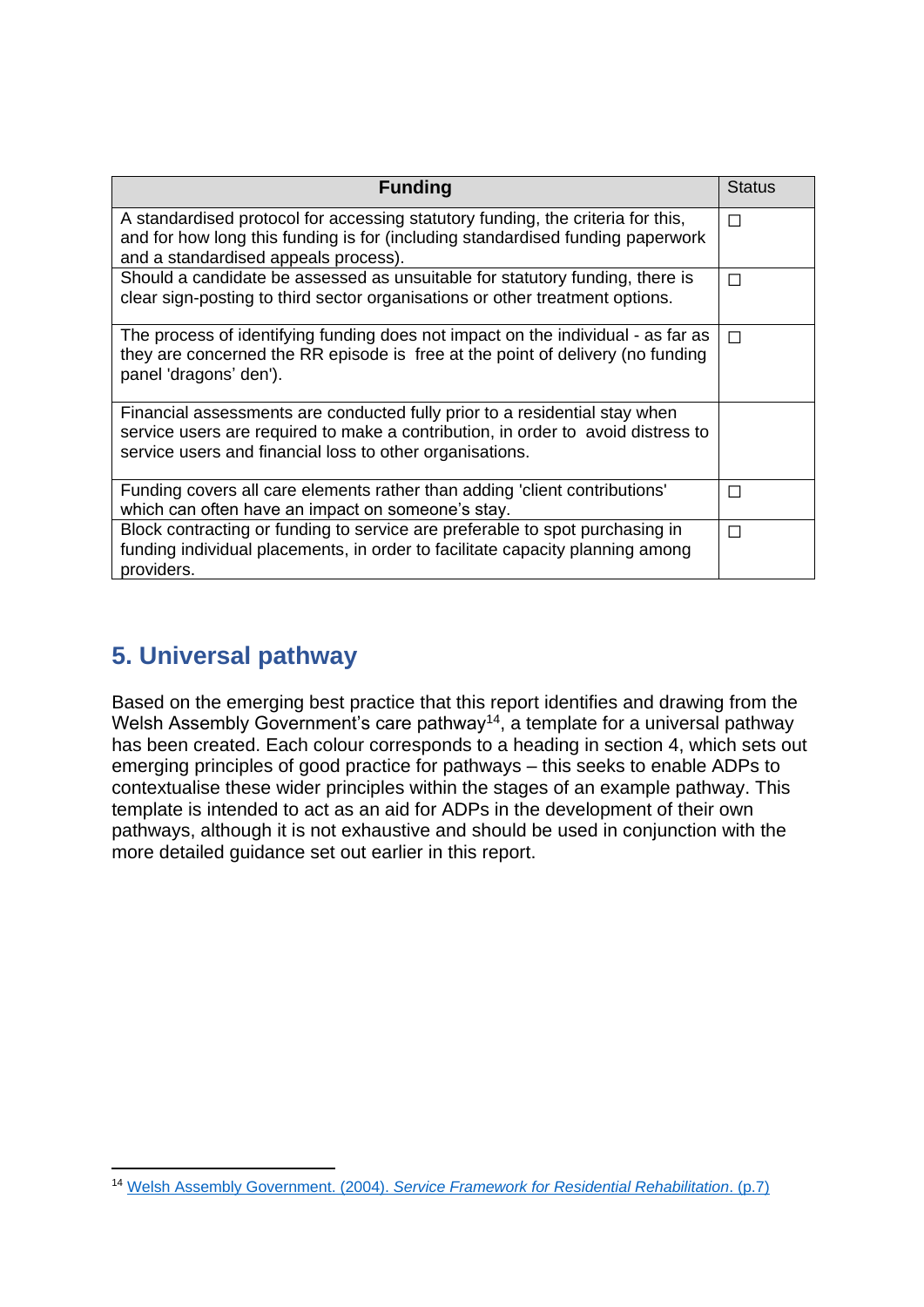#### **Universal Pathway Template**

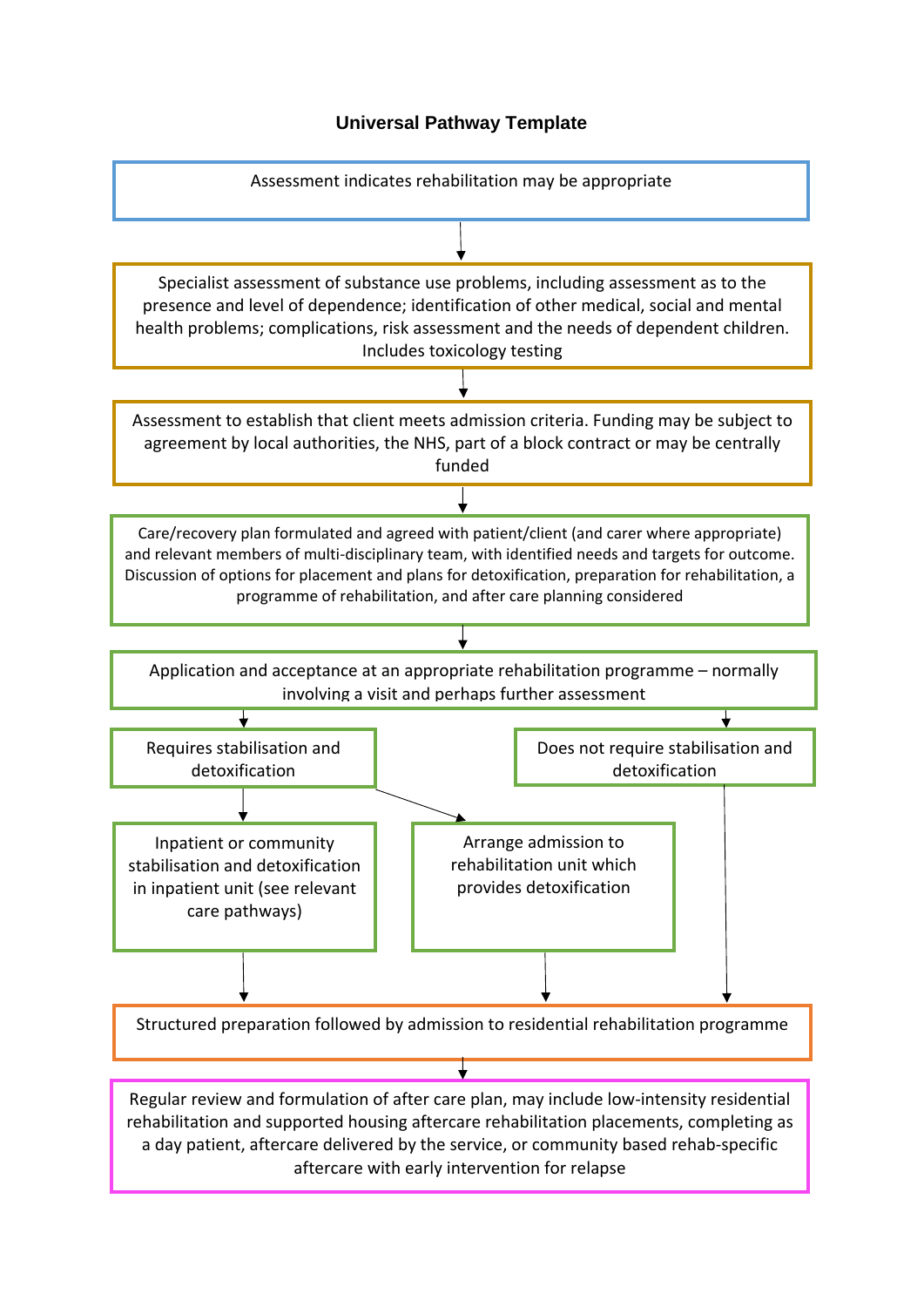## <span id="page-12-0"></span>**6. Examples of good practice pathways**

As part of the recent Alcohol and Drug Partnership's (ADP) Pathways Survey<sup>15</sup>, all 31 ADPs have been requested to submit written documentation relating to the pathways into, through and out of residential rehabilitation for those seeking abstinence from alcohol and drugs in their local area. ADPs were given the opportunity to provide documentation from the time of survey to the  $2<sup>nd</sup>$  of September 2021.

From these written pathway documents, the RRDWG has highlighted examples which are identified as containing elements of emerging good practice. Presented below are the pathways from NHS Lothian (including City of Edinburgh, MELDAP and West Lothian), Fife and Argyll & Bute.

**<sup>.</sup>** <sup>15</sup> [Scottish Government. \(2021\). Results from the Alcohol & Drug Partnerships](https://www.gov.scot/ISBN/9781802016215/documents/) Survey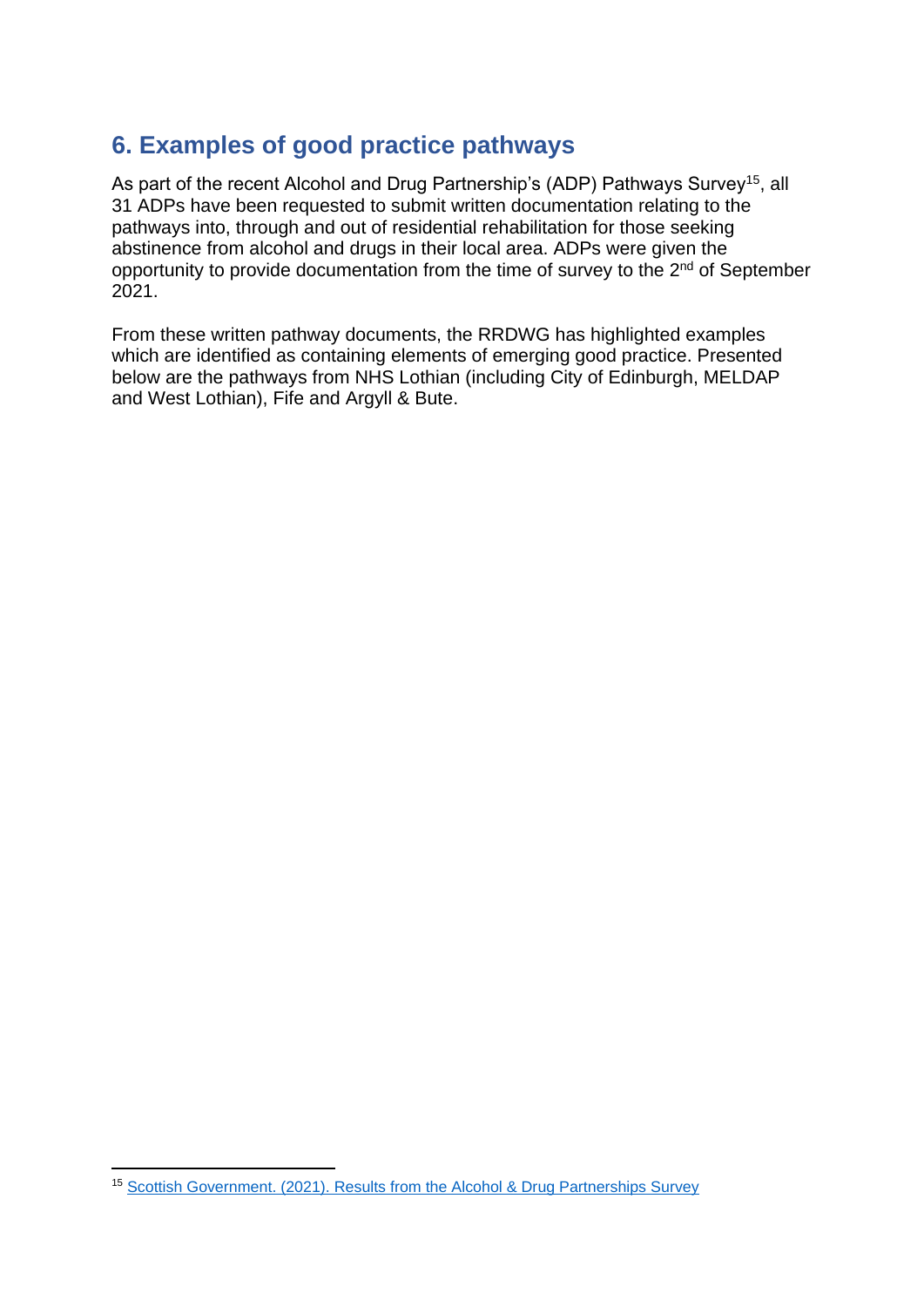### <span id="page-13-0"></span>7.1. Edinburgh/MELDAP/West Lothian ADPs (NHS Lothian)

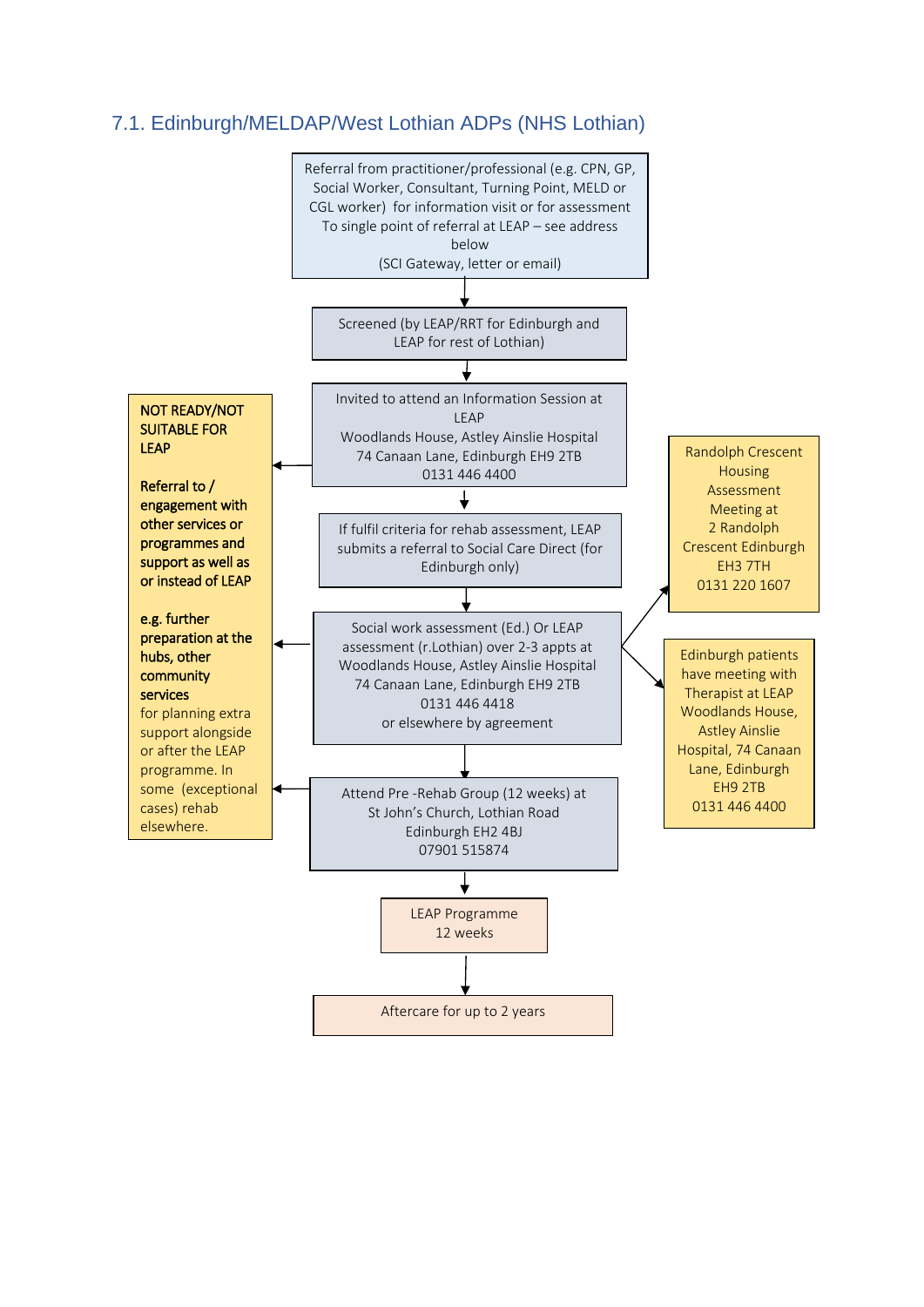### <span id="page-14-0"></span>7.2. Fife ADP (NHS Fife)